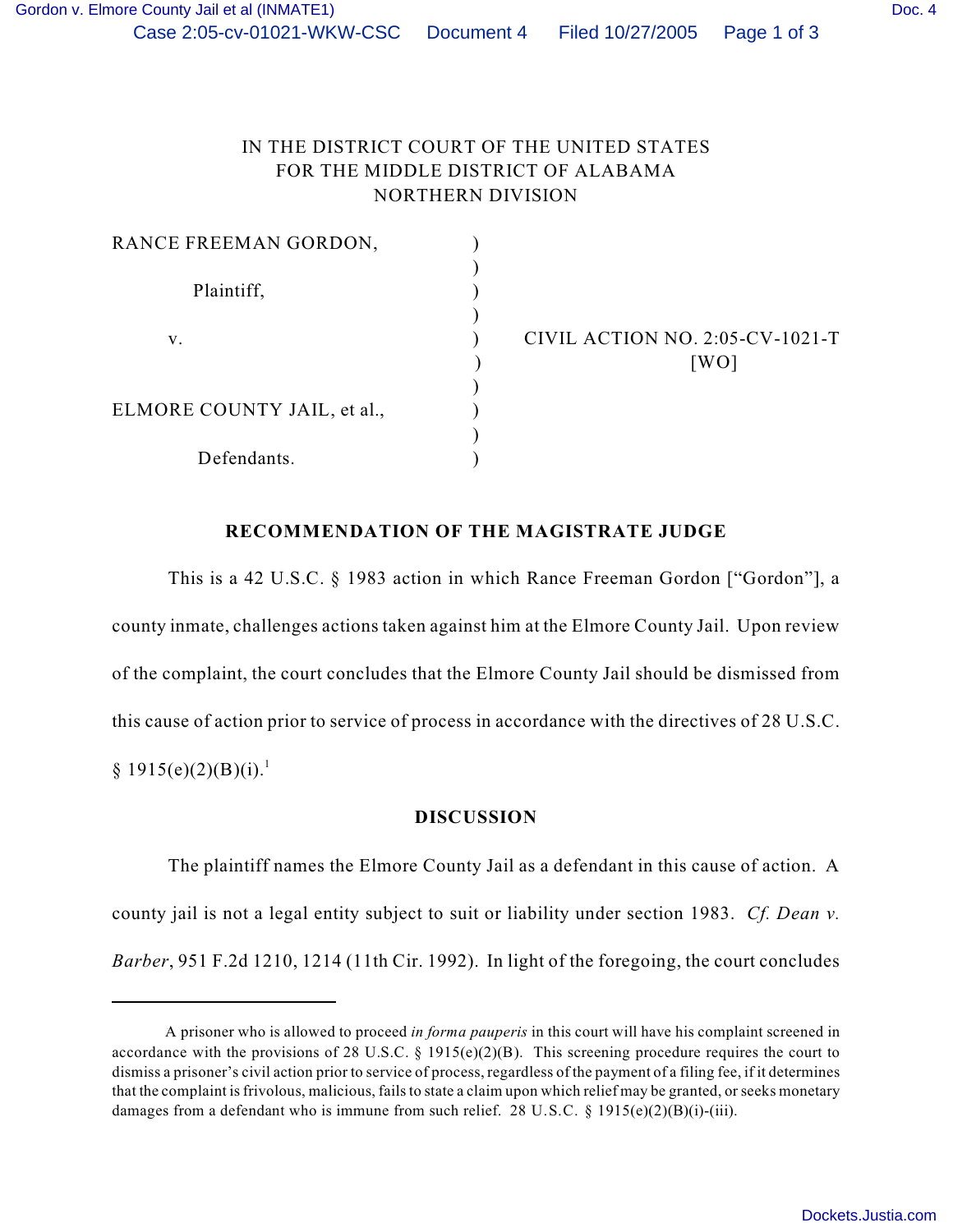that Gordon's claims against the Elmore County Jail are due to be dismissed. *Id.* 

## **CONCLUSION**

Accordingly, it is the RECOMMENDATION of the Magistrate Judge that:

1. The plaintiff's claims against the Elmore County Jail be dismissed prior to service of process pursuant to the provisions of 28 U.S.C.  $\S$  1915(e)(2)(B)(i).

2. The Elmore County Jail be dismissed as a defendant in this cause of action.

3. This case, with respect to the plaintiff's claims against the remaining defendants, be referred back to the undersigned for appropriate proceedings.

It is further

ORDERED that on or before November 8, 2005 the parties may file objections to the Recommendation. Any objections filed must specifically identify the findings in the Magistrate Judge's Recommendation to which the party is objecting. Frivolous, conclusive or general objections will not be considered by the District Court. The parties are advised that this Recommendation is not a final order of the court and, therefore, it is not appealable.

Failure to file written objections to the proposed findings and advisements in the Magistrate Judge's Recommendation shall bar the party from a de novo determination by the District Court of issues covered in the Recommendation and shall bar the party from attacking on appeal factual findings in the Recommendation accepted or adopted by the District Court except upon grounds of plain error or manifest injustice. *Nettles v. Wainwright*, 677 F.2d 404 (5th Cir. 1982). *See Stein v. Reynolds Securities, Inc*., 667 F.2d